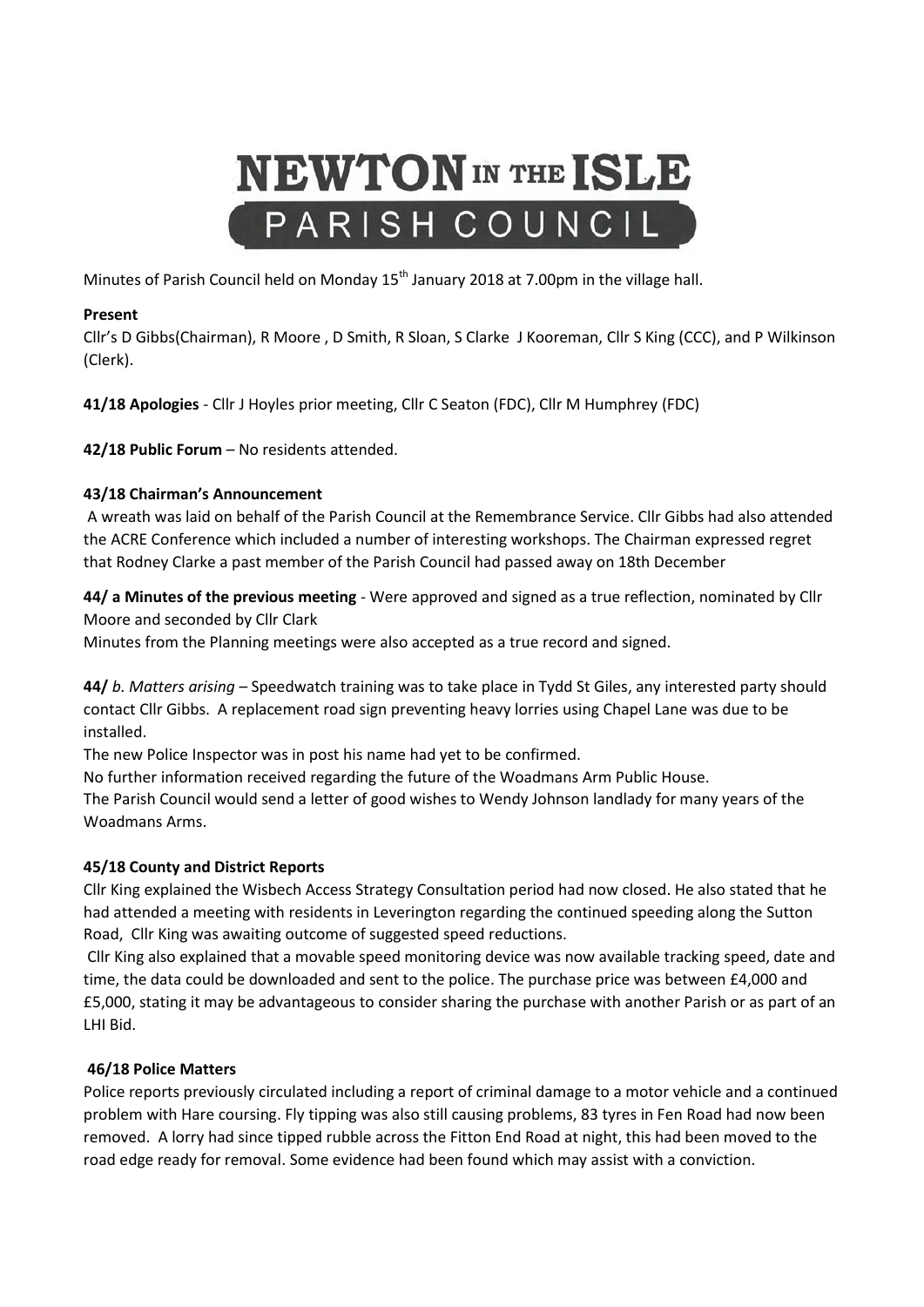# **47/18 Reports**

### **47** *a) Highways*

A number of potholes and blocked drains causing flooding had been reported. Street lighting faults in St James Close and at 310 High Road had been reported and repaired. Scheduled roadworks due in Mill Lane on  $8^{th}$ -10<sup>th</sup> Jan and 12<sup>th</sup> -14<sup>th</sup> Feb also in Fen Road 31<sup>st</sup> Jan-2<sup>nd</sup> Feb

### *LHI Bid*

Increase in cost, the total projected figure was now expected to be 12,421.00 an increase on the initial assessment., this would be discussed in Agenda 8c.

#### **47***/b. School site*

A developer had been appointed by the owner of the school site to consider options for redevelopment proposals. The Council would look into the Playing Field Trust documentation to explore the possible sale of the small rectangle concrete area of the former playground. Following discussion, it was decided that a public consultation should be conducted in March to establish support and ideas for the redevelopment of the site before any further action could be considered.

#### **47***/c Village hall*

Sunday lunches proved popular and profitable. Christmas activities were successful with something to suit all tastes. Coffee mornings and afternoon teas continue with a Valentine quiz in February. Geoff Wilkinson had been appointed as the new Booking secretary. New watercolour classes were to commence shortly

**47/**d Correspondence A number of emails sent on to Cllrs (see report)

#### Planning applications

Two planning applications received by the Planning committee Ref: F/YR17/1167/0, Erection of a dwelling at Land South of Churchill Lodge Roman Bank. Ref; F/YR17/1196/0. An application for the erection of up to 3 x dwellings involving the formation of a new access at Land East of Fra Jen Fitton End Road.

# **48/18 Finance**

# *47/ a. Approval of payments*

Income half year Concurrent Grant £640 *Invoices received for payment*  Acre Annual Membership £55.50 cheque no 100586 Clerk Salary to December £515.75 cheque no 100587 Hall rent for meetings £70.00 cheque no 100588

*i) Resolved to approve payment of 3 cheques total amounting to £641.25 All Councillors approved payments*

Community Account stands at £9689.87 Reserved account stands at £5194.22 including 91p interest, £3500 earmarked for Cat2 lighting.

A quote received for Grounds Maintenance £1,152 for 16 cuts, an increase per cut of £2

*ii) Resolved to approve T. A. Blackamore Annual Grounds Maintenance of £1152 for 16 cuts Councillors approved quote*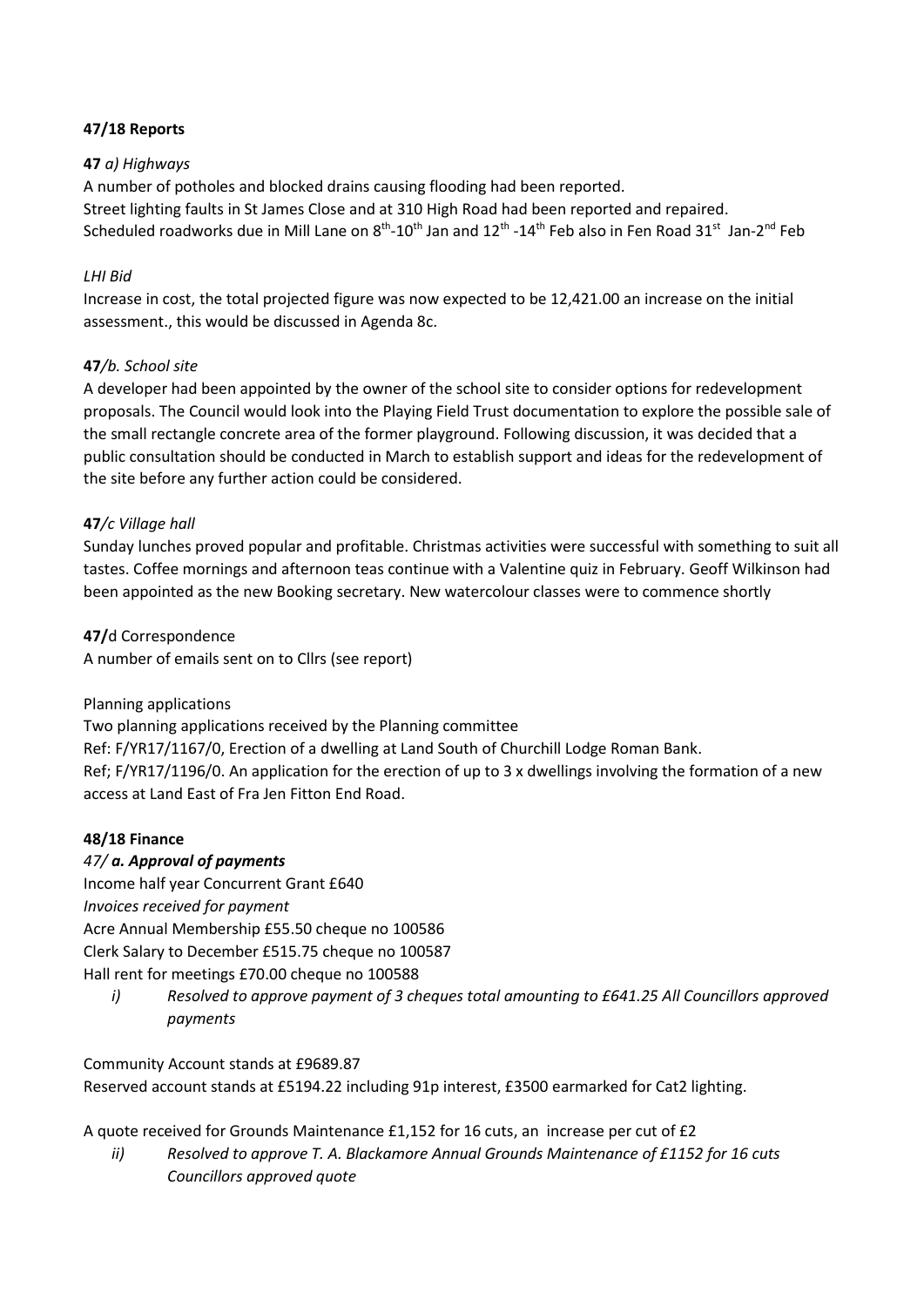Two quotes for resurfacing part of play area received from Play Maintain -

- Option 1 150mm green Wetpour around steel ring and renew with EPDM Wetpour, £431.00
- Option 2 cut entire green Wetpour and renew, £699.00
	- *iii) Resolved to approve Option One 150mm green Wetpour around steel ring and renew with EPDM Wetpour at a cost of £431.00 plus vat. Agreed and approved by Councillors*

It was also agreed to purchase a new noticeboard with the £500 set aside following requests included in the Village Plan, Cllr Gibbs would contact Highways for approval at a High Road/ Fen Road Site.

# **48/***b Donations*

Kinderley School had requested a donation to buy books for their newly updated library. It was agreed to donate £200 under Section 137.

*iv) Resolved to approve a donation under S137 to Kinderley School for £200. cheque no 100889. All Councillors present approved and agreed the donation*

# **48/***c Precept and Budget 2018/19*

Next year our expenditure would include an extra cost of £3,000 for the annual maintenance of the street lights now the responsibility of the Parish Council, the total cost had yet to be confirmed by FDC. Due to a possible increase in the total cost of the LHI Bid to £12,421, and the available sum allocated within the bid being £10,000, The Parish Council contribution should be capped at 19.5%. If it were necessary for the Parish Council contribution to be increased from £1,200 to £2,450 a proportion of this extra contribution would only be considered if the total cost of the LHI Bid were to be between £10,000 and £12,450

*v) Resolved to approve an increase in the Parish Council contribution to £2,450 towards the total cost of the LHI Bid for 2018/19 if the total cost were to rise to £12,421. If the total cost were to remain at £10,000 or less the Parish Council agreed to cap the contribution to 19.5%. All Councillors approved and agreed providing the Bid was successful.*

Draft copies of the 2018/19 budget were circulated prior to the meeting. The carry forward was expected to be around £4521, this would be clearer at the next meeting when all expenses had been submitted. With increased expenditure of £4,500 and a continued upgrade of street lighting along with any highway issues it was considered prudent to increase the Precept to £13,000, an increase of £2,500

v) *Resolved to approve the increase in the Parish Precept to £13,000 for the forthcoming year 2018/19. Councillors agreed and approved the decision*.

Reserve Account stands at £5194.22 with £3500 earmarked for Cat 2 lighting, leaving £1694.22. Discussion on reserves to keep in line with the Reserve Statement would be discussed at the next meeting

# **49/18 Items for Decision**

# *49.a. Allotment vacancies/Policy*

It was agreed to update the Allotment Agreement ready for new allotment tenants. Allotment applicants on the list would be approached and any vacancies would be advertised following the approval of the new agreement at the next meeting.

- b) Play equipment inspection completed by Cllr Sloan no problems reported.
- c) Cllr Moore to complete Play equipment inspections for January and February
- d) Freedom of Information/ Data Protection /Publication Policy circulated and approved *vii) Resolved to approve the Freedom of Information/ Data Protection /Publication Policy, Councillors agreed and approved the Policy.*